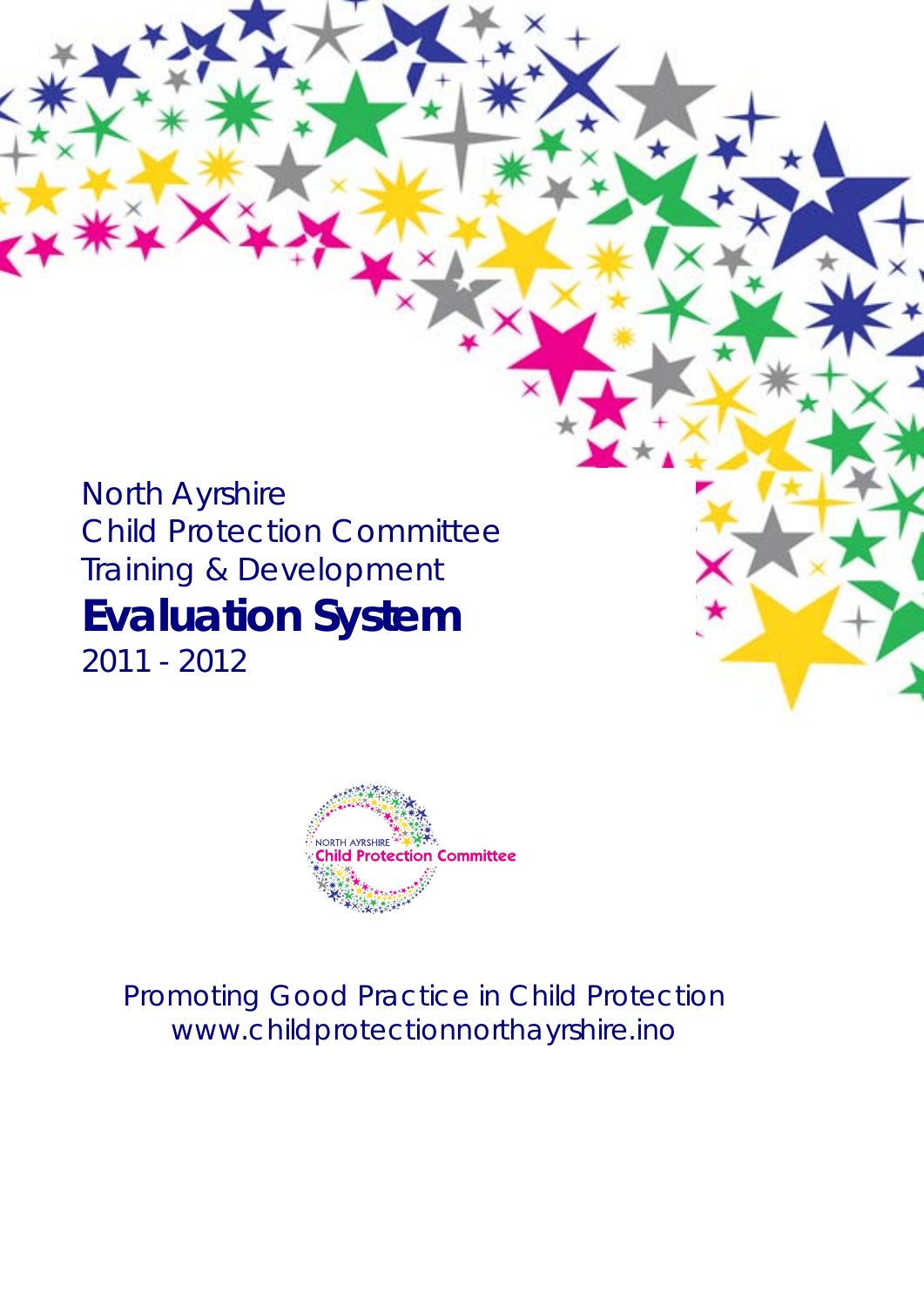## **CONTENTS PAGE**

| Introduction                                           |    | 3  |  |  |  |
|--------------------------------------------------------|----|----|--|--|--|
| The Importance of Evaluation                           |    | 4  |  |  |  |
| How does it fit with Self-evaluation?                  |    | 4  |  |  |  |
| Measuring Impact                                       |    | 4  |  |  |  |
| A Model of Evaluation                                  |    | 6  |  |  |  |
| Evaluating the Impact of CP Training in North Ayrshire |    |    |  |  |  |
| How will we find the evidence?                         |    | 8  |  |  |  |
| Logic Model - QI 3.1                                   | 9  |    |  |  |  |
| Logic Model - QI 3.2                                   | 10 |    |  |  |  |
| Sample Evaluation Form                                 |    | 11 |  |  |  |
| Training Needs Analysis - Your role                    |    | 12 |  |  |  |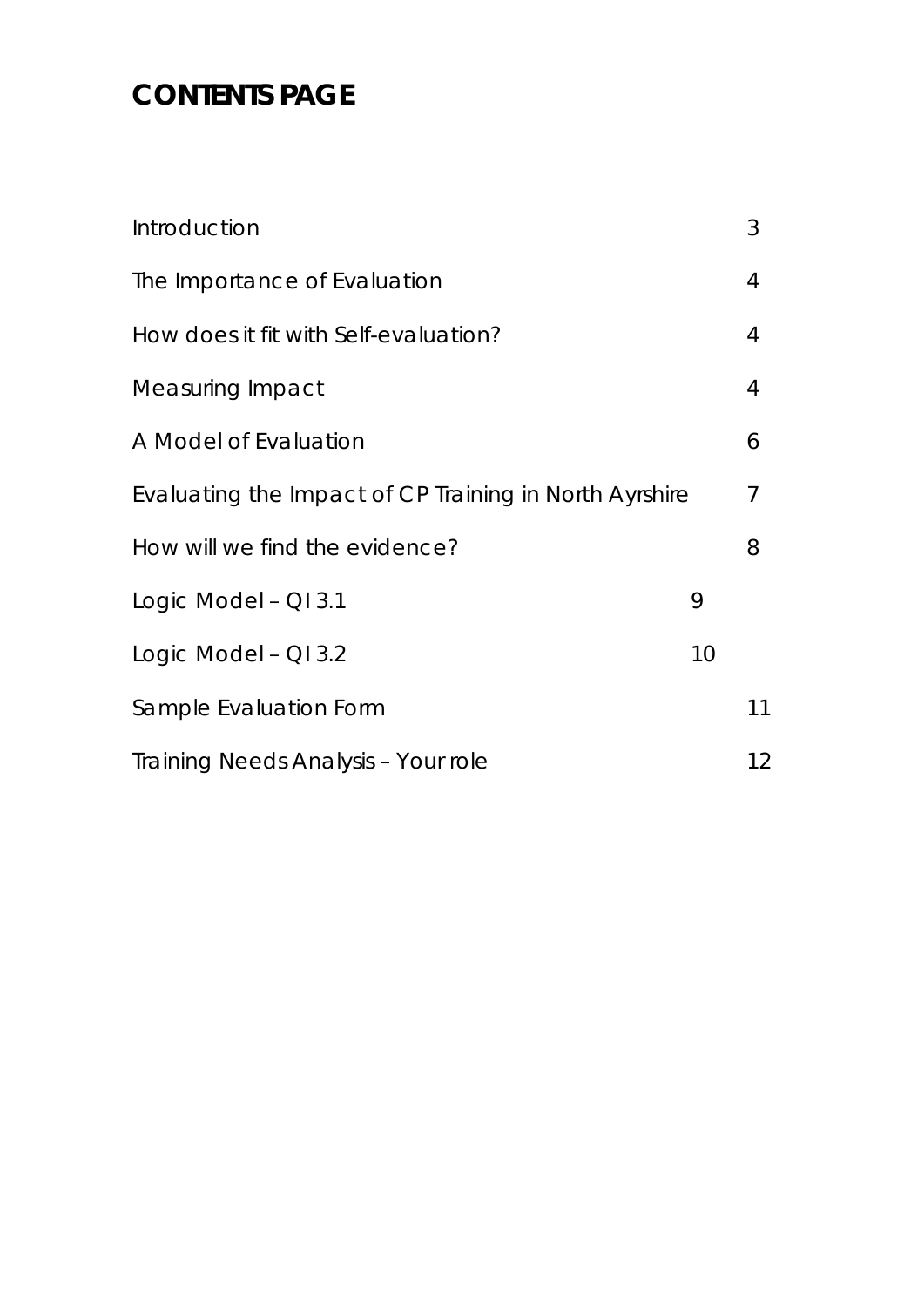### **Introduction**

Training is an essential element of practice for all practitioners; it enhances personal and professional development opportunities to ensure that members of the workforce will be competent and confident in carrying out the complex task of protecting children and young people. Staff from all agencies who come in contact with children and young people in the course of their work should be actively encouraged not only to work together but to learn together too. In doing so they promote best practice. North Ayrshire Child Protection Committee delivers training in many ways to ensure maximum opportunity for staff to learn about child protection. Evaluating the impact of training is a key element of this.

The Child Protection Learning & Development Co-ordinator ensures that there is a wide range of training on offer which covers all four levels from foundation to specialist as set by the Scottish Government in its Child Protection Framework (currently under revision). This is based on training requirements at local and national levels and also reflects the requirements identified by some through our Training Needs Analysis process. The CP Learning & Development Co-ordinator is supported by the Child Protection Training Sub Group, Ayrshire Wide Training Group, West of Scotland Training Group and is currently Chair of the National Child Protection Training Group.

The majority of child protection training is delivered by the Child Protection Committee to multi-agency groups. Professionals should seek out child protection training opportunities wherever possible. Managers should ensure that it forms part of the CPD / PDR, Supervision and Personal Development processes within their organisation. This not only identifies staff training needs but helps measure if the training is meeting practice requirements. Our key training message is "Promoting Good Practice in Child Protection". Practitioners and their managers can help us achieve this by ensuring staff attend the training best suited to the needs of their organisation and work along side us in making the links between learning and the longer term desired outcome of having the skills to protect.

This document produced by the Child Protection Learning & Development Co-ordinator and endorsed by the Training Sub-Group and the Child Protection Committee. It aims to standardise how child protection training provided by the Child Protection Committees is evaluated in North Ayrshire.

Thank you for training with us.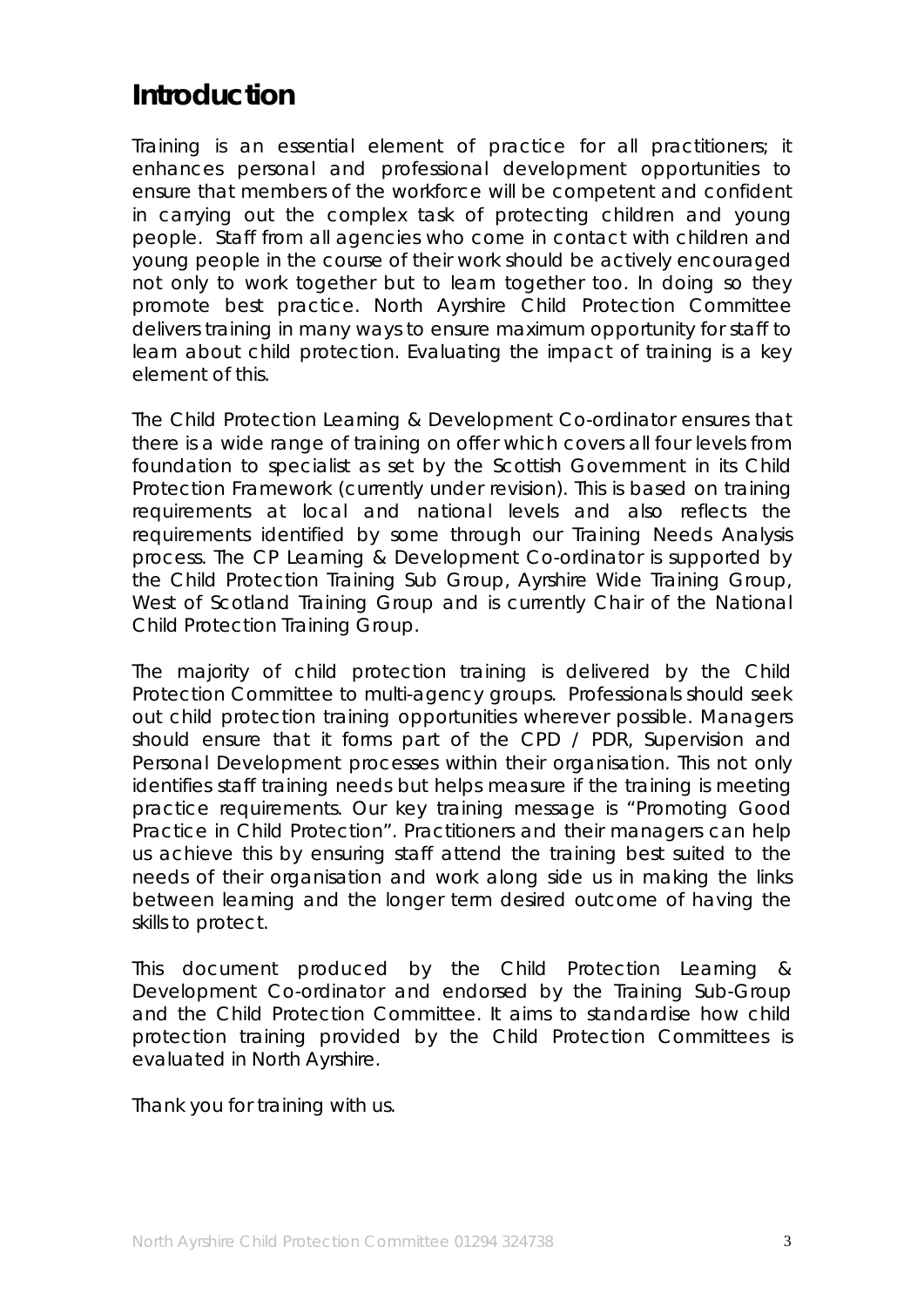### **The importance of evaluation**

All forms of training require to be evaluated. If we do not evaluate we cannot know its worth and whether there is learning value in it that will enhance practice, promote professional competence and confidence and help keep children safe. Evaluation is therefore an essential part of the child protection training process. Whilst evaluation takes time and effort, without evaluation we cannot know whether the training that North Ayrshire Child Protection Committee delivers is meeting the needs of its' participants, whether it is appropriate to organisational needs, or whether it makes a difference to performance of an individual or to the child protection process as a whole. Obtaining the support of all agencies involved in the child protection training process is therefore essential.

It is important that there is clarity about why child protection training requires to be evaluated. These needs have been identified by the Child Protection Learning & Development Co-ordinator and the Training sub group;

- 1. To ensure the child protection training offered in our programme meets local and national training evaluative objectives.
- 2. To identify areas of learning not covered in the training programme.
- 3. To ensure learning outcomes are achieved.
- 4. To ascertain the impact of training on job performance.
- 5. To identify strengths and areas for improvement in the child protection training process.

### **How does it fit with self-evaluation?**

The self-evaluation referred to here relate directly to the current HMIE Inspection process. HMIE states that "*self-evaluation is central to continuous improvement*". Self-evaluation as a whole should therefore be seen as a reflective process through which CPC's and partner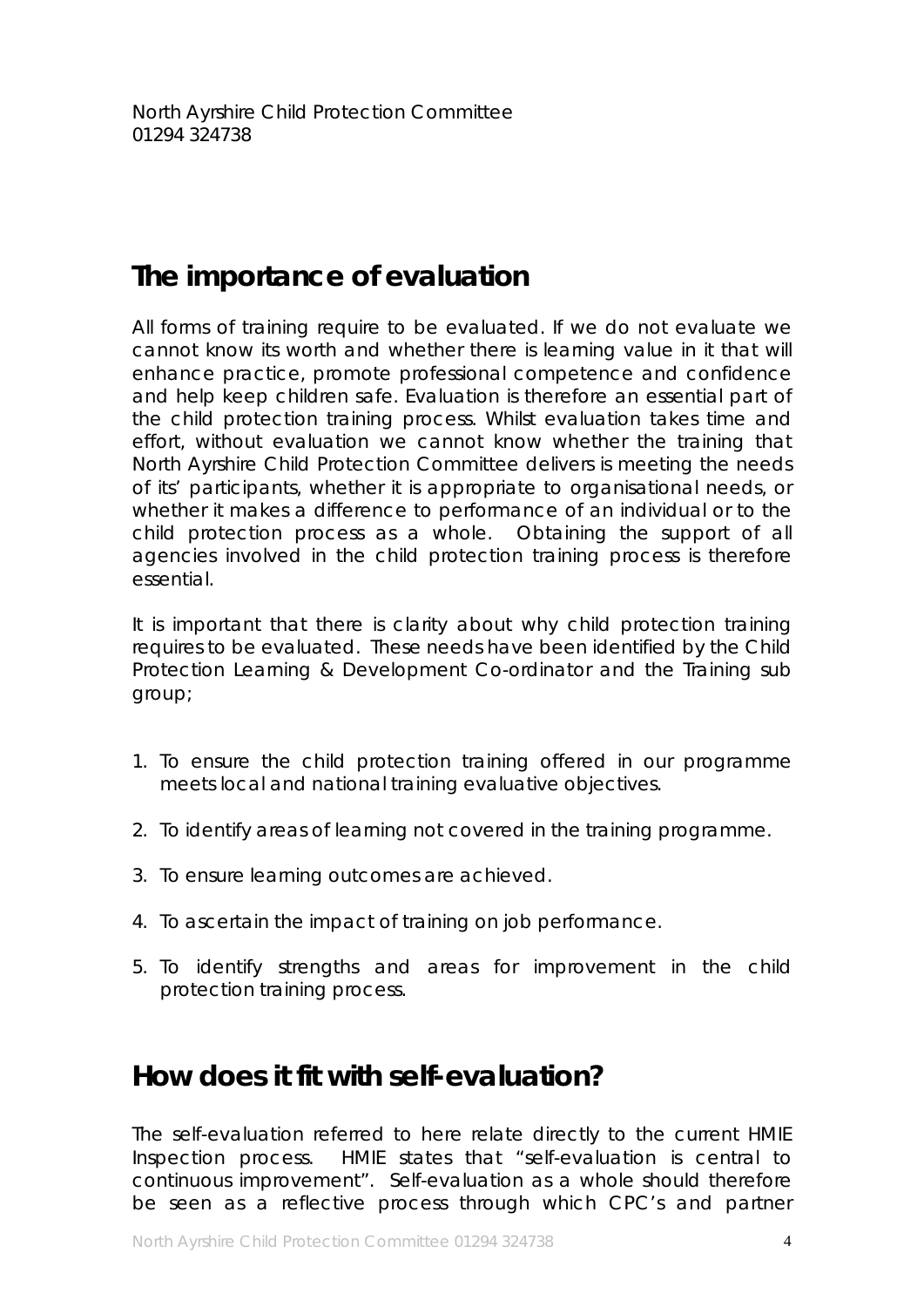organisations get to know themselves well and identify the best way to improve services. A framework of Quality Indicators assists by identifying where good quality needs to be maintained, where improvement is required and where we should be working towards excellence.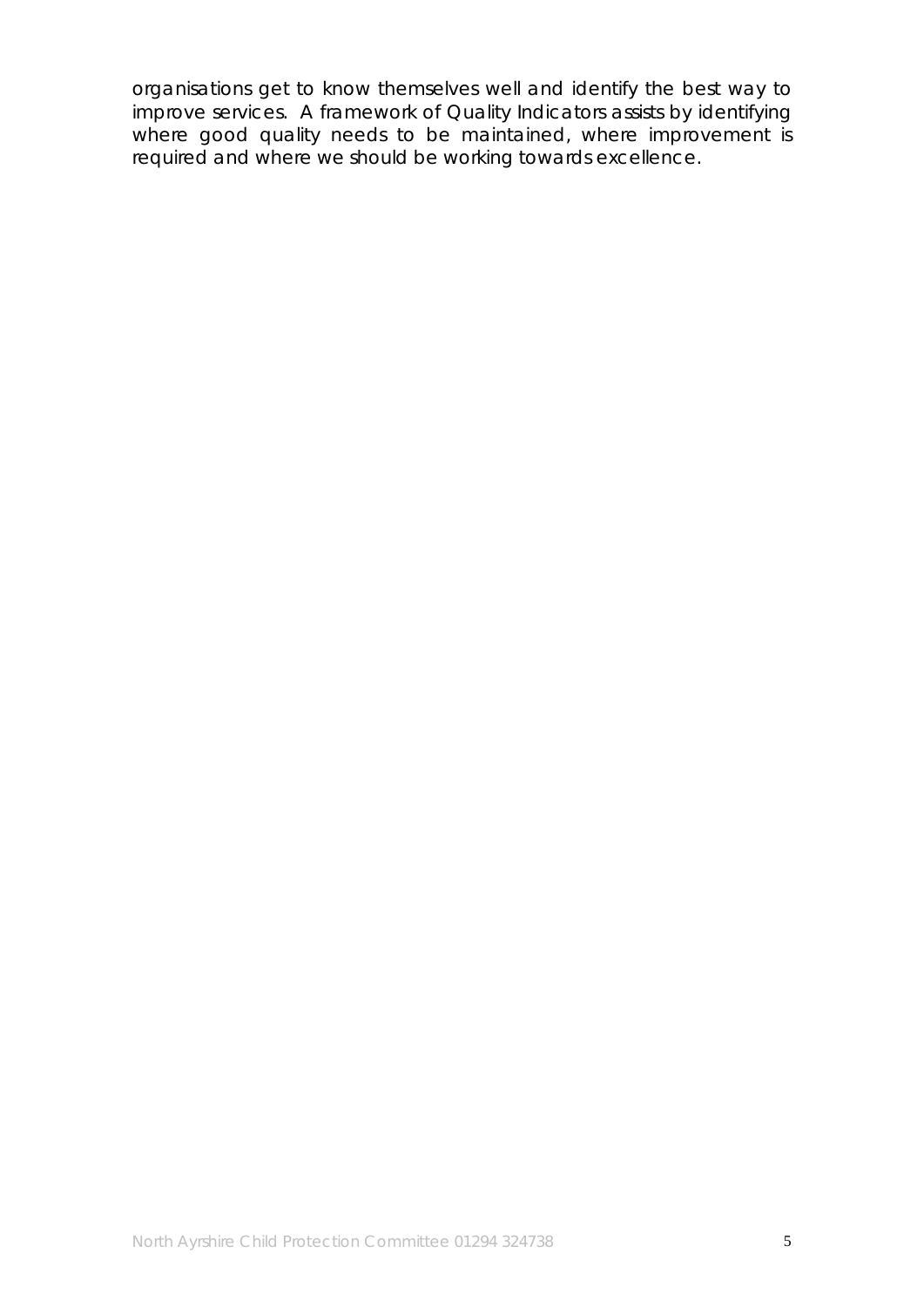### **Measuring Impact**

With HMIE quality indicators 1 - 7 measuring what we do in different ways, the focus within child protection training are quality indicators 3.1 & 7.3 as follows.

#### **Quality Indicator 3.1 – Impact on staff**

This measures the extent to which staff across and within services improve their practices through training and development activities. This includes the extent of impact as indicated by data, observation and staff reporting.

To meet the requirements of this indicator, North Ayrshire Child Protection Committee requires to demonstrate that staff benefit from joint training with colleagues from other services and have a high level of participation in training events. That staff have access to regular professional consultation and have opportunities for effective career development including high quality CPD / PDR programmes.

This is because such opportunities increase our confidence and competence to provide high quality services to children in need of protection and prepare staff well for future leadership roles.

#### **Quality Indicator 7.3 – Staff Training, Development & Support**

This considers professional competence and confidence in relation to learning and development. It relates specifically to service arrangements for the development, support and supervision of staff involved in supporting children in need of protection. It focuses on the provision of training within and across services.

To meet the requirements of this indicator services have to ensure that staff are supported, supervised and accountable in their work to support children in need of protection. That staff get help and advice when they need it but are allowed to exercise initiative and professional judgement. Effective systems should be in place for staff appraisal. These are used to ensure staff are confident and competent in their work and have correct skills and qualifications to deal with difficult situations. NACPC acknowledges, we must individually and collectively audit the training needs of staff, including those who not work directly with children but need to know how to respond when they see a child who may help. North Ayrshire Child Protection Committee are required to plan and deliver a high quality child protection training programme to meet the needs of the workforce. This must take account of local and national priorities for improving services for protecting children and meeting their needs. Induction processes routinely address child protection issues. North Ayrshire Child Protection Committee are committed to systematically evaluating training and the effect it has on practice.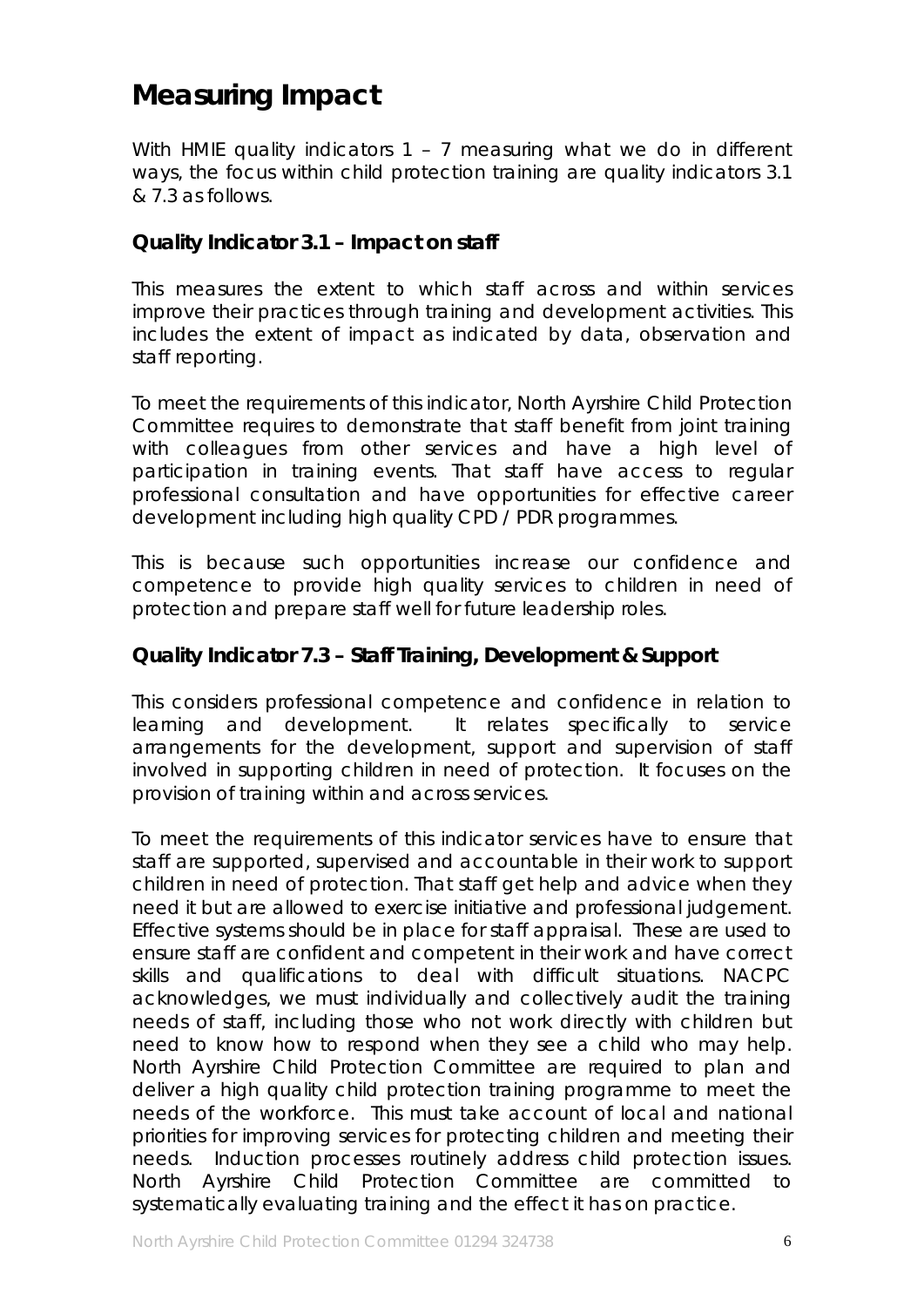### **A Model of Evaluation**

Assessing training effectiveness often entails using the four-stage model developed by Donald Kirkpatrick (1994). According to this model, evaluation should always begin with stage one, and then, as time and budget allows, should move sequentially through stages two, three, and four. Information from each prior stage serves as a base for the next stage's evaluation. Thus, each successive stage represents a more precise measure of the effectiveness of the training program, but at the same time requires a more rigorous and time-consuming analysis.



#### **Stage 1 Evaluation - Reactions**

Evaluation at this stage measures how participants in a training programme react to it. It attempts to answer questions regarding the participants' perceptions - Did they like it? Was the material relevant to their work? This type of evaluation is often called a "happy sheet." According to Kirkpatrick, every program should at least be evaluated at this stage to provide for the improvement of a training program. In addition, the participants' reactions have important consequences for learning (stage two). Although a positive reaction does not guarantee learning, a negative reaction almost certainly reduces its possibility.

#### **Stage 2 Evaluation - Learning**

To assess the amount of learning that has occurred due to a training programme, stage two evaluations often use tests conducted before training and / or after training. Assessing at this stage moves the evaluation beyond learner satisfaction and attempts to assess the extent students have advanced in skills, knowledge, or attitude. Measurement at this stage is more difficult and than stage one. Methods range from formal to informal testing to team assessment and self-assessment. Participants are often asked to self-assess their skills before the training and if they had changed after training. This is to determine the amount of learning that has occurred.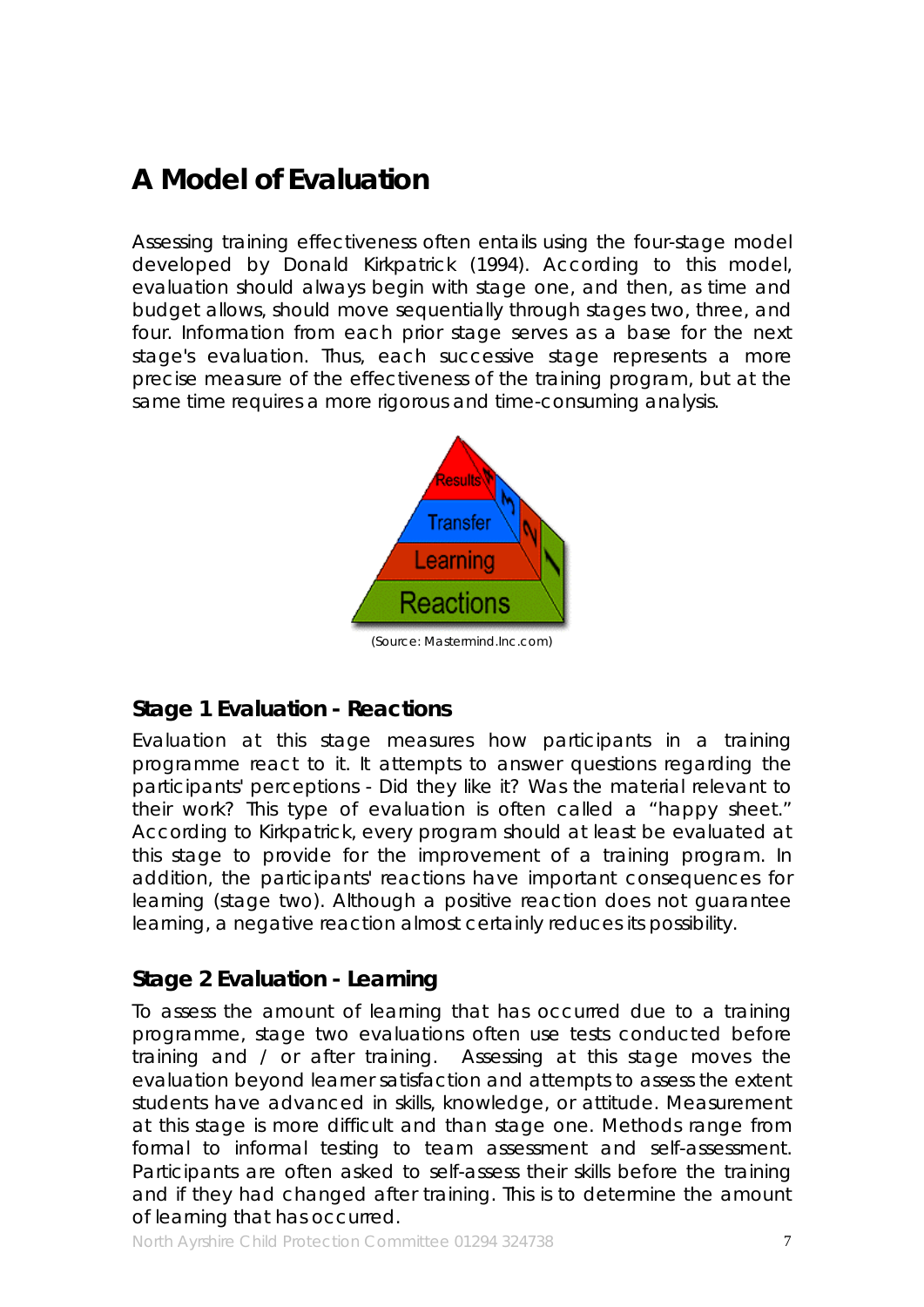#### **Stage 3 Evaluation - Transfer**

This stage measures the transfer that has occurred in learners' behaviour due to the training program. Evaluating at this stage attempts to answer the question - Are the newly acquired skills, knowledge, or attitude being used in the everyday environment of the learner? For many trainers this stage represents the truest assessment of a program's effectiveness. However, measuring at this stage is complex as it is often impossible to predict when the change in behaviour will occur, and thus requires important decisions in terms of when to evaluate, how often to evaluate, and how.

#### **Stage 4 Evaluation- Results**

Stage four evaluations attempts to measure the success of the program in terms that managers and executives require - improved quality, reduced frequency of error and even higher return on investment.

#### **Evaluating the Impact of CP Training in North Ayrshire**

Delwyn Goodrick in "How to Evaluate the Impact of Training Programmes" (2009) refers to Basarab & Root (1992) who suggest that evaluation can support the following types of decisions:

- Decisions about whether a programme should continue to be offered
- Decisions about how the training programme can be improved to better meet the needs of participants. This includes refinements in content, mode of presentation and materials
- Decisions about the value of training in meeting its stated objectives and in terms of organisational return on investment
- Decisions about whether all key stakeholders' requirements for training have been satisfied
- Decisions regarding the extent to which training met or exceeded "quality" goals and standards. Was the training programme implemented as planned?

A further decision is to consider if the evaluation process will be Formative (be based on programme improvement) or Summative (be based on the programmes worth). Any information gathered through the process of evaluation must also meet the needs of its stakeholders who have an interest in the impact of training and its outcomes. Stakeholders often have different information needs that reflect their involvement in the programme and their personal investment. E.g. The trainer is interested in the participants responses to the event and management are interested in achievement of specific outcome indicators such as improved efficiency and reduced errors.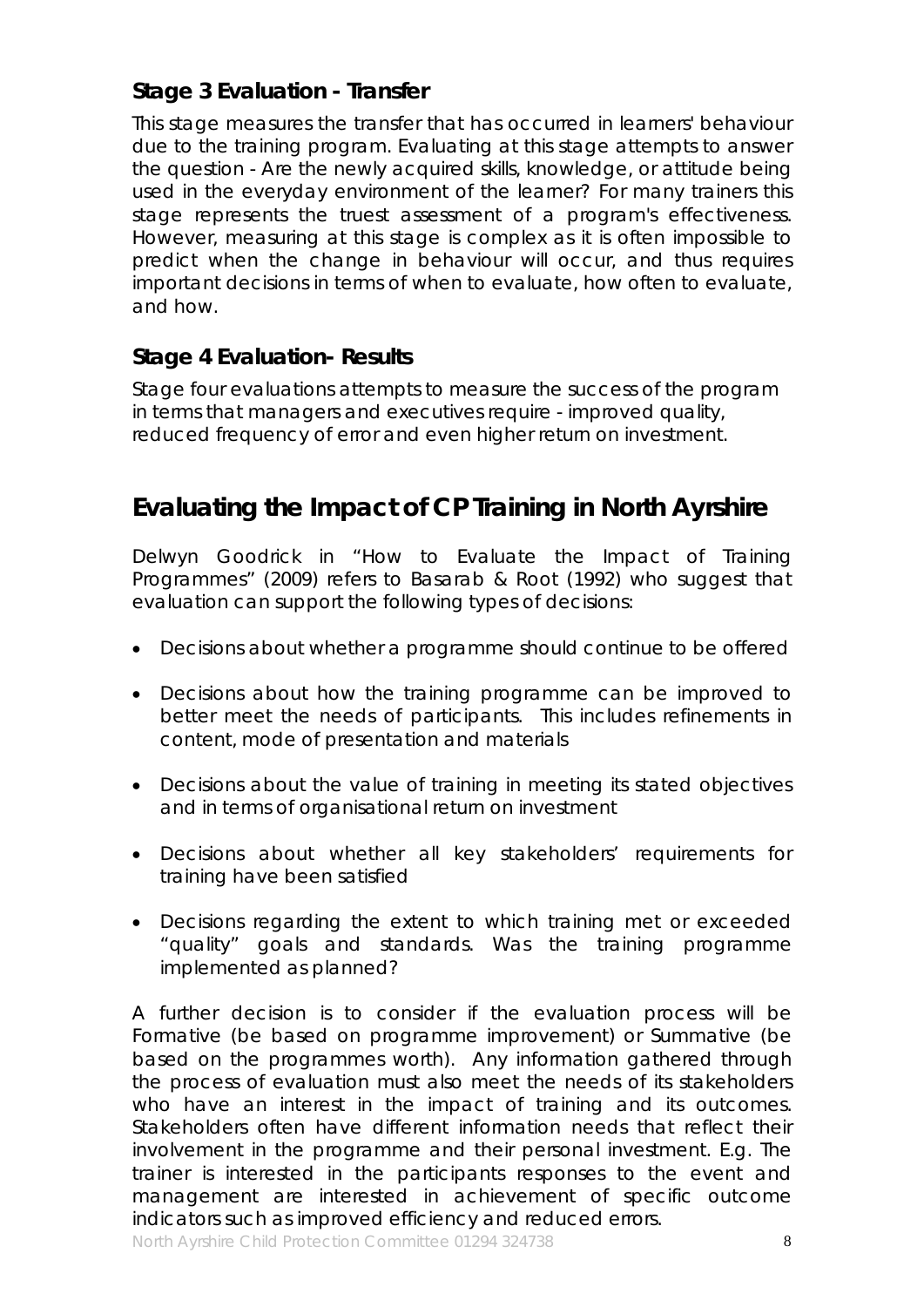Knowing why we carry out evaluation is therefore key to the outcomes that we are often asked for. Professionals and service users are directly affected by the type of evaluation systems chosen and deciding on the right one is difficult. The Program Logic Model (Goodrick, 2009) was chosen as the preferred model to assist us develop our own model to carry out this complex task in North Ayrshire.

In using a Logic Model to evaluate child protection training this will assist us to identify performance measures by demonstrating the relationship between elements of a programme as we design, deliver and learn from it, therefore evaluating the process in terms of inputs, outputs and outcomes. (See pages 9-10)

### **How will we find the evidence?**

North Ayrshire Child Protection Committee Training sub-group will evaluate all levels on all courses. Once it has been established the course is meeting the identified need evaluation may not be necessary at every course delivery.

We will ask Managers as well as staff to comment on what they have learned from attending the training event and look for evidence that we make a difference in practice and therefore improve outcomes.

To do this North Ayrshire Child Protection Committee Training sub-group will review the training attended to measure its effectiveness as follows:

- 1. By asking those who attend what they think, using **Stage 1** evaluation feedback sheets at end of course delivery.
- 2. By asking staff and managers to reflect on learning during the PDR process.
- 3. By requesting **Stage 2** evaluation comments using *Survey Monkey* around 4-6 weeks after course delivery. This will help us measure how it has affected practice for both attendee and their manager.
- 4. By asking those who attended to give **Stage 3** evaluation examples of how training has affected their practice and better protected children as a result by questionnaire or as part of *Survey Monkey* above.
- 5. By gathering statistical information on whether learning outcomes were achieved based on participant feedback.
- 6. By asking CPC members to observe training events as part of the quality assurance process.
- 7. By attending appropriate single agency meetings to gain feedback on effectiveness and discussing single agency requirements with Sub Group representatives and the CPC.
- 8. By arranging Focus Groups around 8 weeks after attendance.
- 9. By gathering information from Case Study scenarios around 12 weeks after course attendance.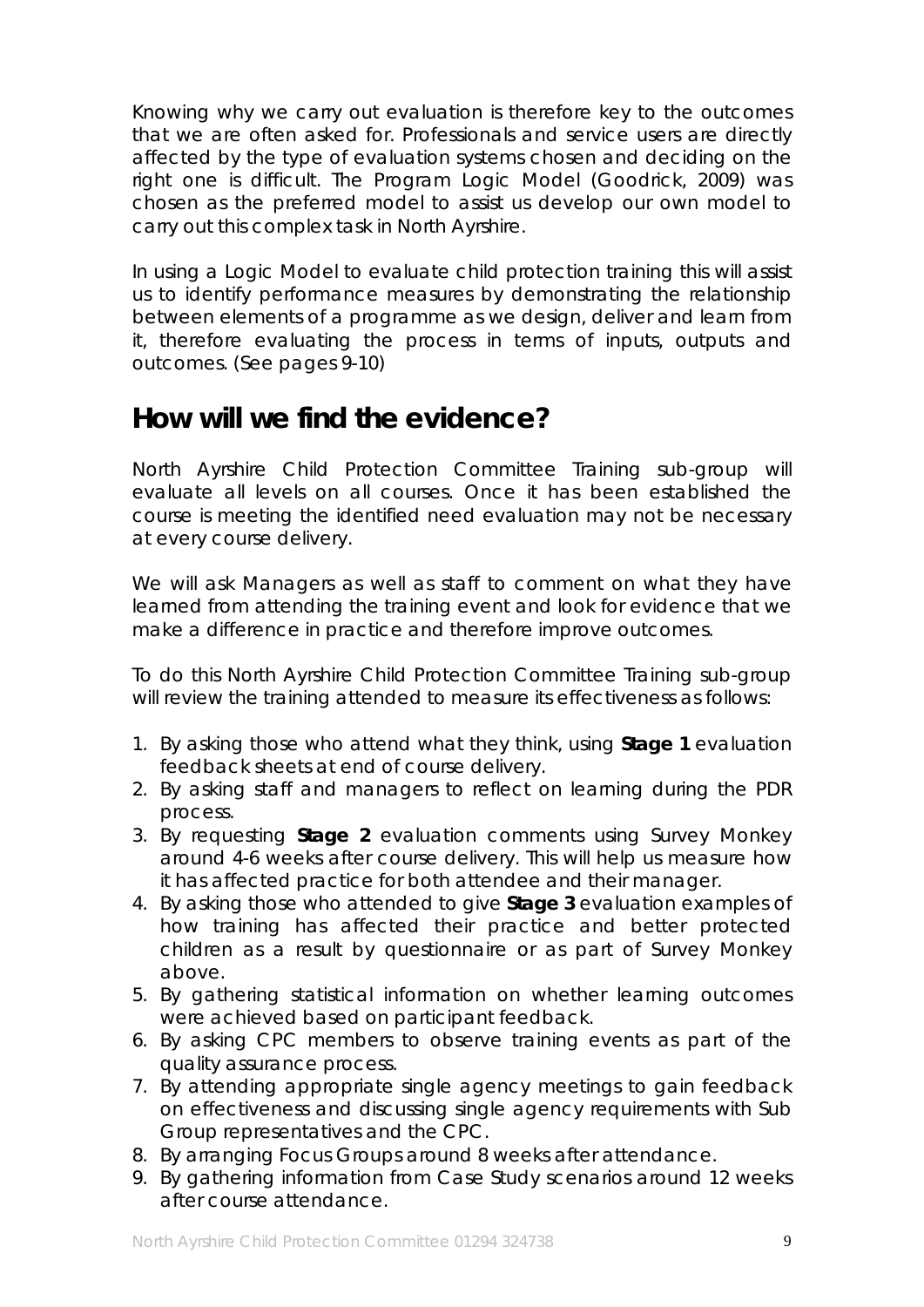- 10.By analysing findings as part of **Stage 4** of evaluation process, making changes where necessary.
- 11.By conducting Training Needs Analysis as required, using *Survey Monkey*.

Finally…

- We will continue to collect statistical evidence on numbers attending.
- And will measure outcomes using the Logic Model as follows;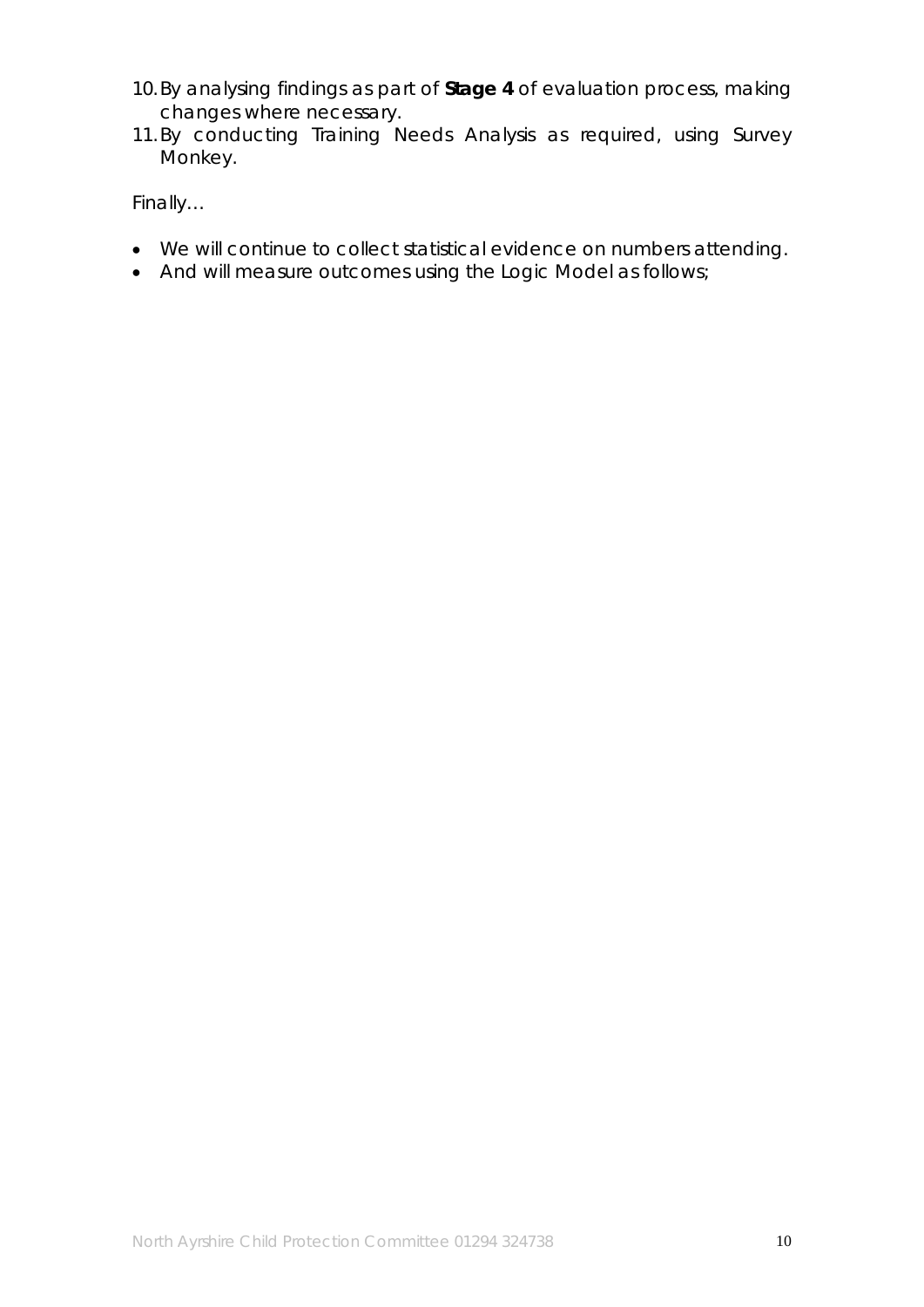# **Logic Model (CP Training)**

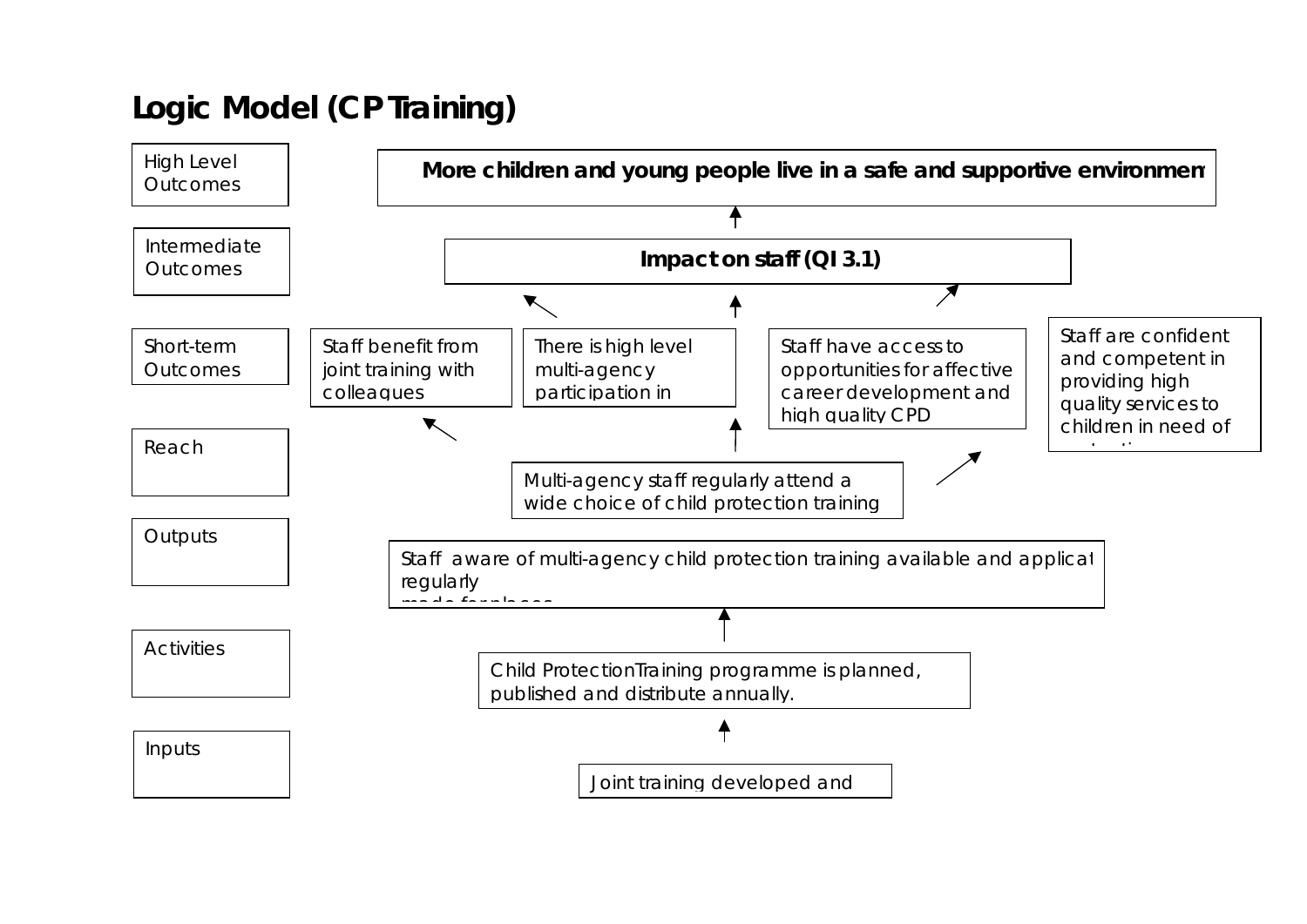# **Logic Model (CP Training)**

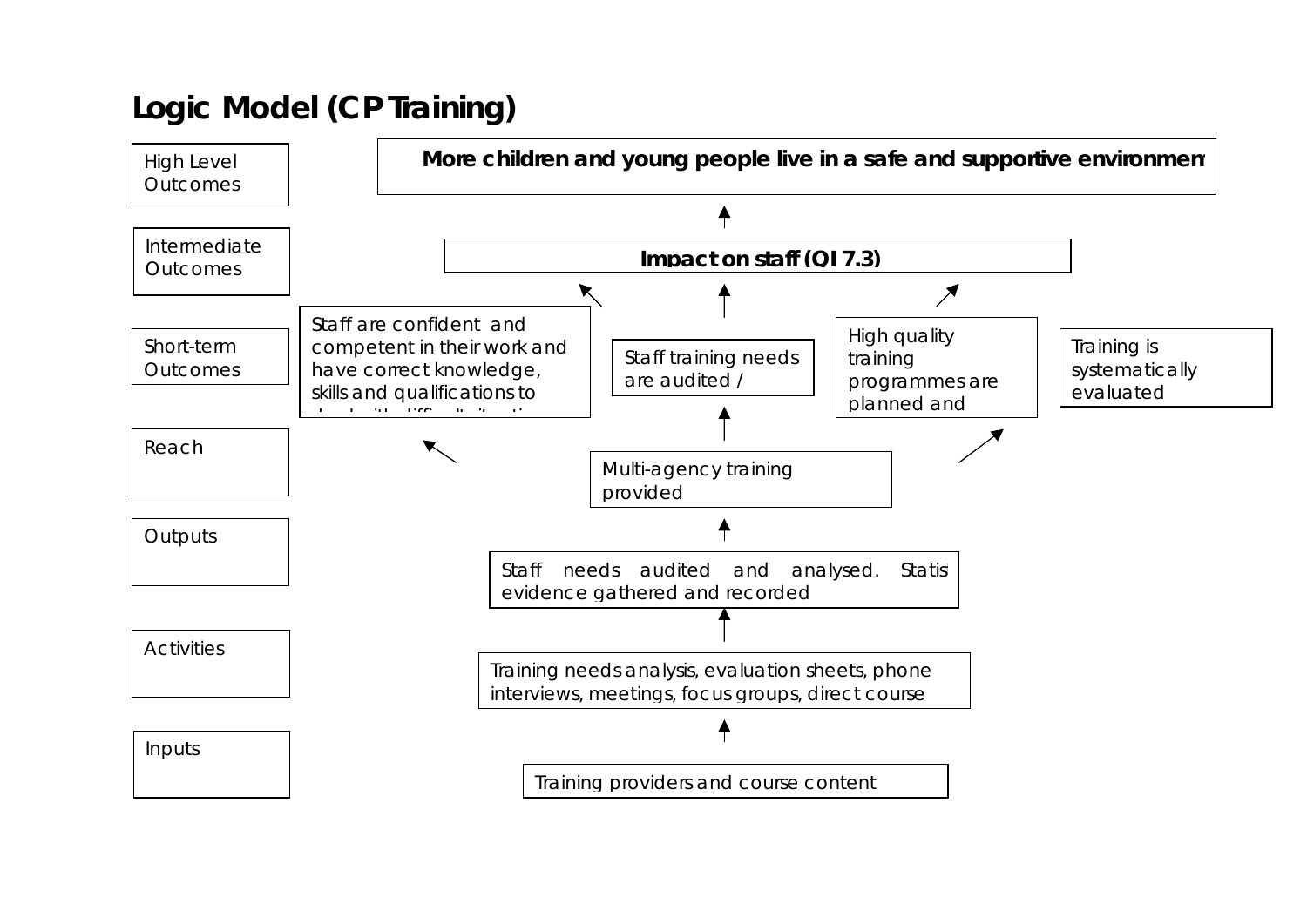### **Child Protection Course - SAMPLE Evaluation Form 1**

| Date of Course:                                                                                                                      |                                                |        |            |        |         |                  |                |                                     |        |                                                          |  |
|--------------------------------------------------------------------------------------------------------------------------------------|------------------------------------------------|--------|------------|--------|---------|------------------|----------------|-------------------------------------|--------|----------------------------------------------------------|--|
| Title of                                                                                                                             |                                                |        |            |        |         |                  |                |                                     |        | SAMPLE ONLY – WILL BE SPECIFIC TO EACH COURSE ON THE DAY |  |
| <b>Course/Workshop:</b>                                                                                                              | LISTENING TO CHILDREN & YOUNG PEOPLE (Level 1) |        |            |        |         |                  |                |                                     |        |                                                          |  |
| Name:                                                                                                                                |                                                |        |            |        |         |                  |                |                                     |        |                                                          |  |
| Agency:<br>(Please tick appropriate box)                                                                                             | Social<br>Services                             | Police | <b>NHS</b> | Educ.  | Housing | Vol.<br>Org      |                | <b>SCRA</b><br>Procurator<br>Fiscal |        | Other<br>Please<br>specify                               |  |
|                                                                                                                                      | $\Box$                                         | $\Box$ | $\Box$     | $\Box$ | $\Box$  | $\Box$           |                | □<br>$\Box$                         |        | $\Box$                                                   |  |
| Please rate the following areas by placing a tick under the appropriate column and comment if you wish.                              |                                                |        |            |        |         |                  |                |                                     |        |                                                          |  |
|                                                                                                                                      |                                                |        |            |        |         | Yes              | No             | Don't Know                          |        |                                                          |  |
| <b>Meeting Course Objectives</b>                                                                                                     |                                                |        |            |        |         |                  |                |                                     |        |                                                          |  |
| $\overline{\phantom{a}}$<br>To help participants understand the importance of listening<br>٠<br>to children & young people.          |                                                |        |            |        |         |                  |                |                                     |        |                                                          |  |
| To consider current styles of commination.<br>٠                                                                                      |                                                |        |            |        |         | $\sim$           | $\blacksquare$ |                                     |        |                                                          |  |
| To assist participants recognise the barriers to<br>٠<br>communication, including why children do not always tell<br>us about abuse. |                                                |        |            |        |         | $\sim$           |                |                                     |        |                                                          |  |
| To emphasise the importance of case recording in<br>٠<br>ensuring children & young people's views are understood                     |                                                |        |            |        |         |                  |                |                                     |        |                                                          |  |
| and respected.                                                                                                                       |                                                |        |            |        |         | <b>Excellent</b> | V.Good         | Good                                | Fair   | Poor                                                     |  |
| <b>Course Tutor(s)</b><br>Comments:                                                                                                  |                                                |        |            |        |         | $\Box$           |                |                                     | $\Box$ |                                                          |  |
| <b>Group Exercise Activities</b><br>Comments:                                                                                        |                                                |        |            |        |         | $\Box$           | $\blacksquare$ | $\mathcal{L}$                       | $\Box$ |                                                          |  |
| Please add any comments about your training<br>experience here<br>Comments:                                                          |                                                |        |            |        |         |                  |                |                                     |        |                                                          |  |
| What learning will you take with you from this course?<br>Comments:                                                                  |                                                |        |            |        |         |                  |                |                                     |        |                                                          |  |
| How confident are you about using your new skills in practice?                                                                       |                                                |        |            |        |         |                  |                |                                     |        |                                                          |  |

Comments:

**Is there anything about practice in this area you want us to feedback to the CPC?** Comments: